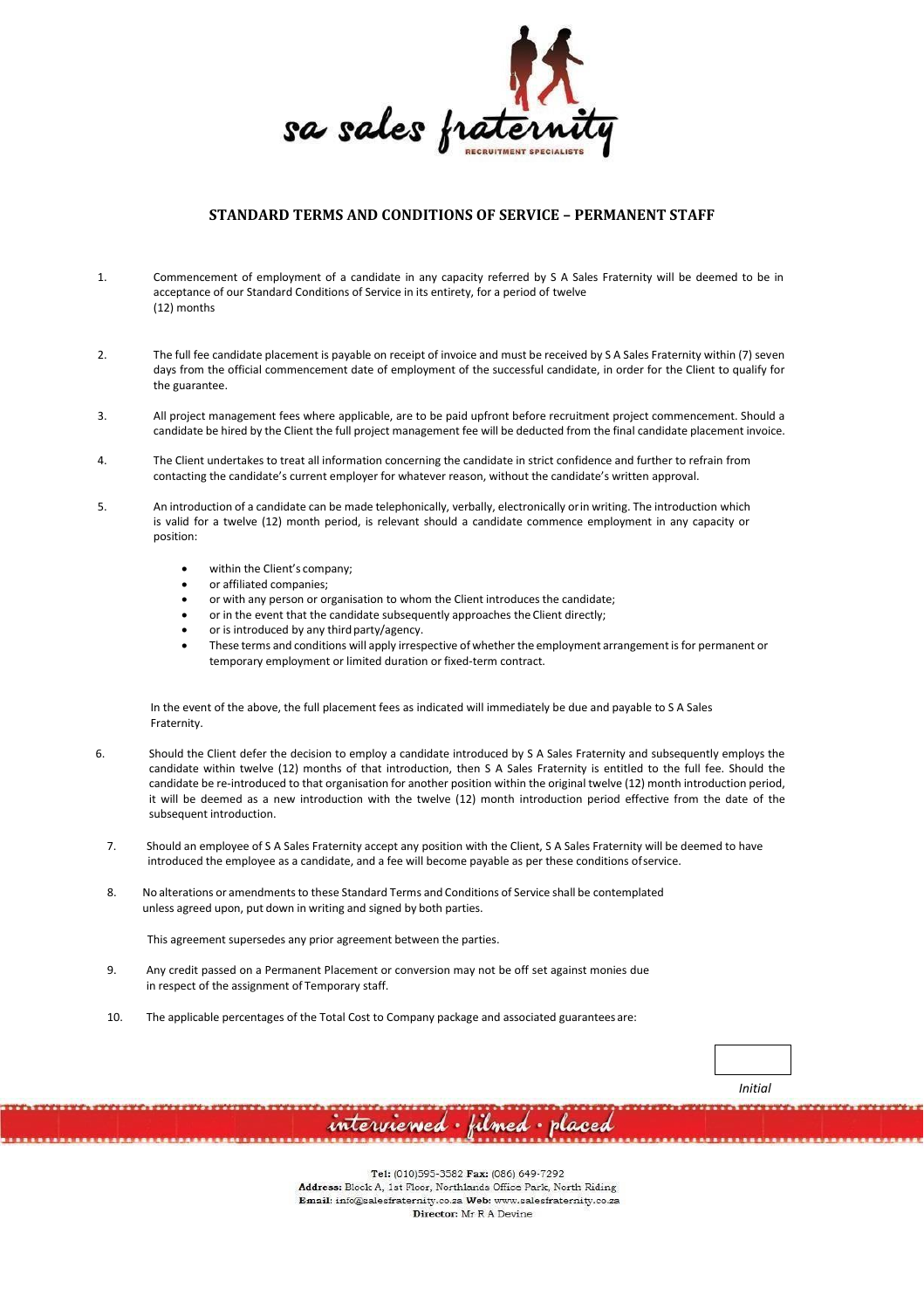

| Standard Agency Fee is 15% (Ex Vat), calculated on the Annual Salary Package (TCTC) offered to the candidate you hire.<br>Should you prefer a reduced Agency Rate, we have other (%) options for you to consider. |                                                                |                                      |               |         |  |
|-------------------------------------------------------------------------------------------------------------------------------------------------------------------------------------------------------------------|----------------------------------------------------------------|--------------------------------------|---------------|---------|--|
| Agency Fee (%) (Ex Vat) Calculated on Candidate Annual TCTC                                                                                                                                                       |                                                                | <b>Upfront Project</b><br><b>Fee</b> | <b>Select</b> | Initial |  |
| Option 1                                                                                                                                                                                                          | 15.0% - 3-month Candidate Guarantee, No Agency Exclusivity     | R0,00                                |               |         |  |
| Option 2                                                                                                                                                                                                          | 13,5% - 3-month Candidate Guarantee, 30-day Agency Exclusivity | R <sub>0.00</sub>                    |               |         |  |
| Option 3                                                                                                                                                                                                          | 12,5% - 3-month Candidate Guarantee, Upfront project fee       | R2,500 (Ex Vat)                      |               |         |  |
| Option 4                                                                                                                                                                                                          | 10.0% - 3-month Candidate Guarantee, Upfront project fee       | R2,750 (Ex Vat)                      |               |         |  |
| All upfront Project Fees deducted from final Invoice, subject to Client appointing a SA Sales Fraternity candidate.                                                                                               |                                                                |                                      |               |         |  |

\*\*\*To determine the Total Cost to Company S A Sales Fraternity will take into consideration the basic salary, company and individual contributions in respect of medical aid, pension and provident funds, cellular, car and travel allowances. As well as, any other form of guaranteed commission or non-variable benefit.

TEMPORARY / HOURLY / LIMITED DURATION CONTRACTS / FIXED TERM CONTRACTS: The fee shall be calculated according to the provisions of S A Sales Fraternity Terms and Conditions of temporary/contract employment. Unless specifically agreed, employment shall be deemed to be permanent in nature.

## **REMUNERATION PACKAGE**

In the event that details cannot be obtained by S A Sales Fraternity or there is a dispute over the terms of the remuneration package, S A Sales Fraternity is entitled to use the remuneration package earned by the candidate in the last year of his or her prior employment, engagement or assignment, or the market value of the candidate, whichever is the greater. S A Sales Fraternity will also be entitled to request a copy of the candidate's salary slip or remittance slip for purposes of verifying the remuneration details.

*Initial*

Tel: (010)595-3582 Fax: (086) 649-7292 Address: Block A, 1st Floor, Northlands Office Park, North Riding Email: info@salesfraternity.co.za Web: www.salesfraternity.co.za Director: Mr R A Devine

interviewed · filmed · placed